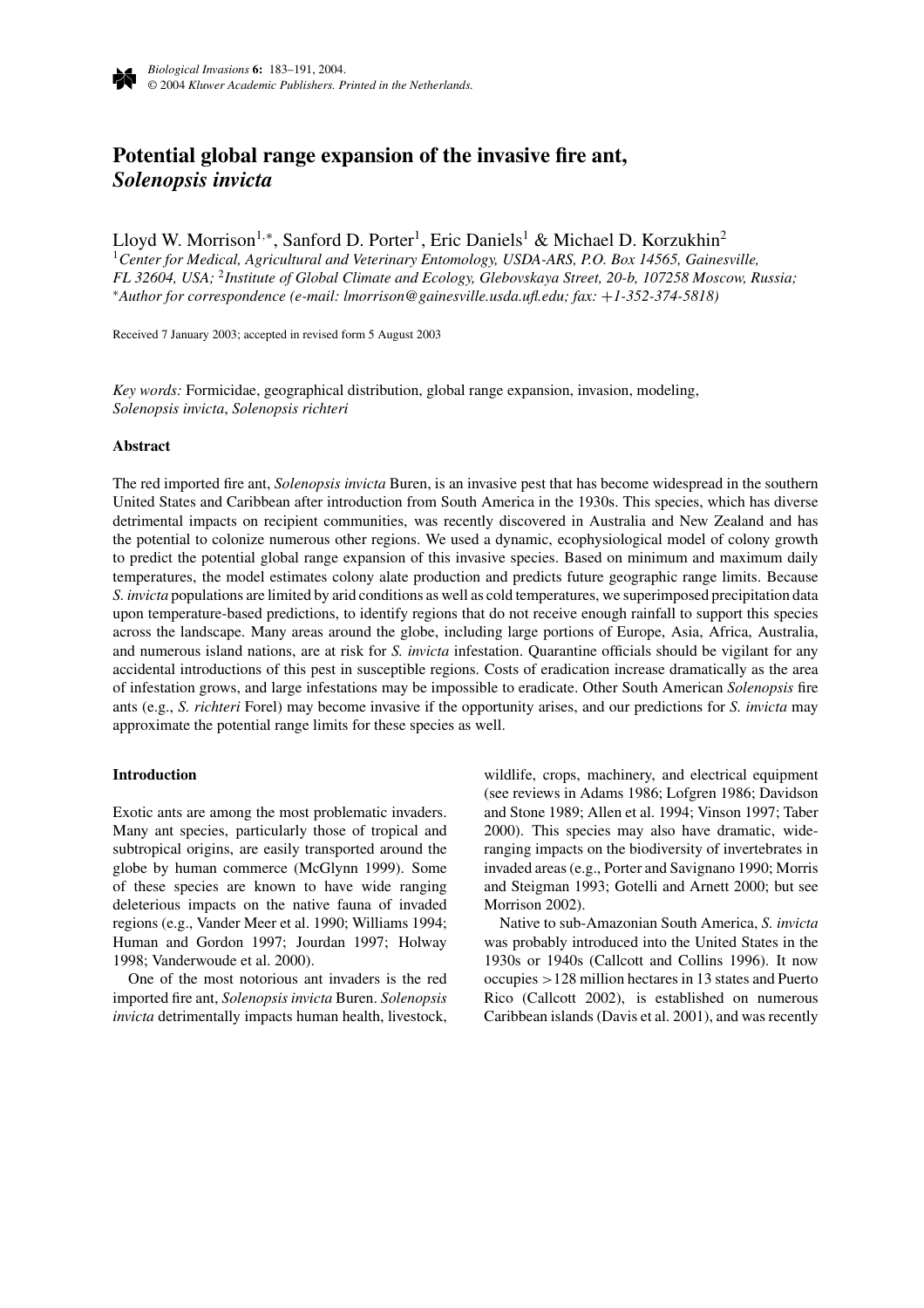discovered in New Zealand (Harris 2001; Pascoe 2001) and Australia (Nattrass and Vanderwoude 2001; Solley et al. 2002).

Although this invader may ultimately impact many regions of the globe, no previous attempt has been made to estimate its potential worldwide distribution. We adapted the model of Korzukhin et al. (2001), which was used in predicting range limits of *S. invicta* in the continental United States, to estimate the potential global range of this invader. Identification of geographical areas that are climatically susceptible to *S. invicta* infestation should facilitate efforts to limit the further expansion of this pest ant.

# **Materials and methods**

#### *Model description*

We used a dynamic, ecophysiological model of colony growth and alate production. A full description of the model is given in Korzukhin et al. (2001). In general, the model assumes that soil temperature is the key ecological factor regulating *S. invicta* colony growth and reproduction. Winter kill caused by extended cold periods is the principal factor limiting colony survival. The model estimates colony growth with two time steps per day, based on minimum and maximum daily temperatures. The colony is allowed to grow and lifetime female alate production (i.e., total number of alates produced by a colony during its lifetime) is calculated.

Based on estimated alate production, the model predicts future geographic range limits. In general, *S. invicta* is predicted to survive in areas where queens are able to produce some critical number of alates, but not in areas where cold temperatures cause lower reproductive rates and winter kill. The critical threshold is the point at which each mature queen reproduces herself, in which case the number of colonies is neither expanding nor contracting. Because the exact number of alates required is unknown, the model was calibrated based on empirical data obtained from the northern range of *S. invicta* in the United States (Korzukhin et al. 2001).

Korzukhin et al. (2001) determined a critical threshold of 3900 alates to be an estimate of 'certain' colony proliferation success, based on the coldest areas where *S. invicta* is known to survive across the landscape. Given the uncertainty associated with this estimate, we also used a more liberal critical threshold of alate production (1500) to indicate areas of 'possible' future infestation. Locations where predictions of alate production were *<*1500 were deemed 'unlikely' to support sustainable populations of *S. invicta*.

This lower critical value, compared to the 2100 alates employed by Korzukhin et al. (2001) to estimate 'possible' success, was used to better calibrate the range estimates of this paper with that of Korzukhin et al. (2001) for the United States. This was necessary because different data sets were used in the two analyses, encompassing different weather station locations and a different range of years. This lower value was also chosen to reduce the chances of underestimating future range limits and instilling a false sense of security to some regions.

Arid conditions will also reduce the probability of *S. invicta* survival in many locations. Thus we added a second layer of climatic information in the form of mean annual precipitation. We adopted a threshold of 510 mm per year (see rationale in Korzukhin et al. 2001) to identify areas that may be too dry to support *S. invicta* across the landscape.

## *Data sources*

Minimum and maximum daily temperature data from meteorological stations around the globe were extracted from the National Climatic Data Center CD ROM covering the period 1977–1991 (NCDC 1994). We used regression algorithms developed in Korzukhin et al. (2001) to estimate soil temperatures from air temperatures. Minimum and maximum daily soil temperatures were entered into the model of colony growth and reproduction for each station selected.

Station selection was based on geographic position and robustness of data. We initially selected stations located between 45◦ N and 60◦ S latitude. This included all continental areas in the southern hemisphere except Antarctica. High latitudes in the northern hemisphere were excluded because of the large number of weather stations (which would be uninformative and slow down the model run) and the unlikely potential for *S. invicta* survival in cold climates.

After elimination of stations with incomplete data (see below), an initial run of the model revealed that *S. invicta* may survive near 45◦ N in some regions. Thus, we included additional stations in the northern hemisphere in regions that were near the predicted northern range limit. These included: (1) the northwestern United States (Washington and Oregon) and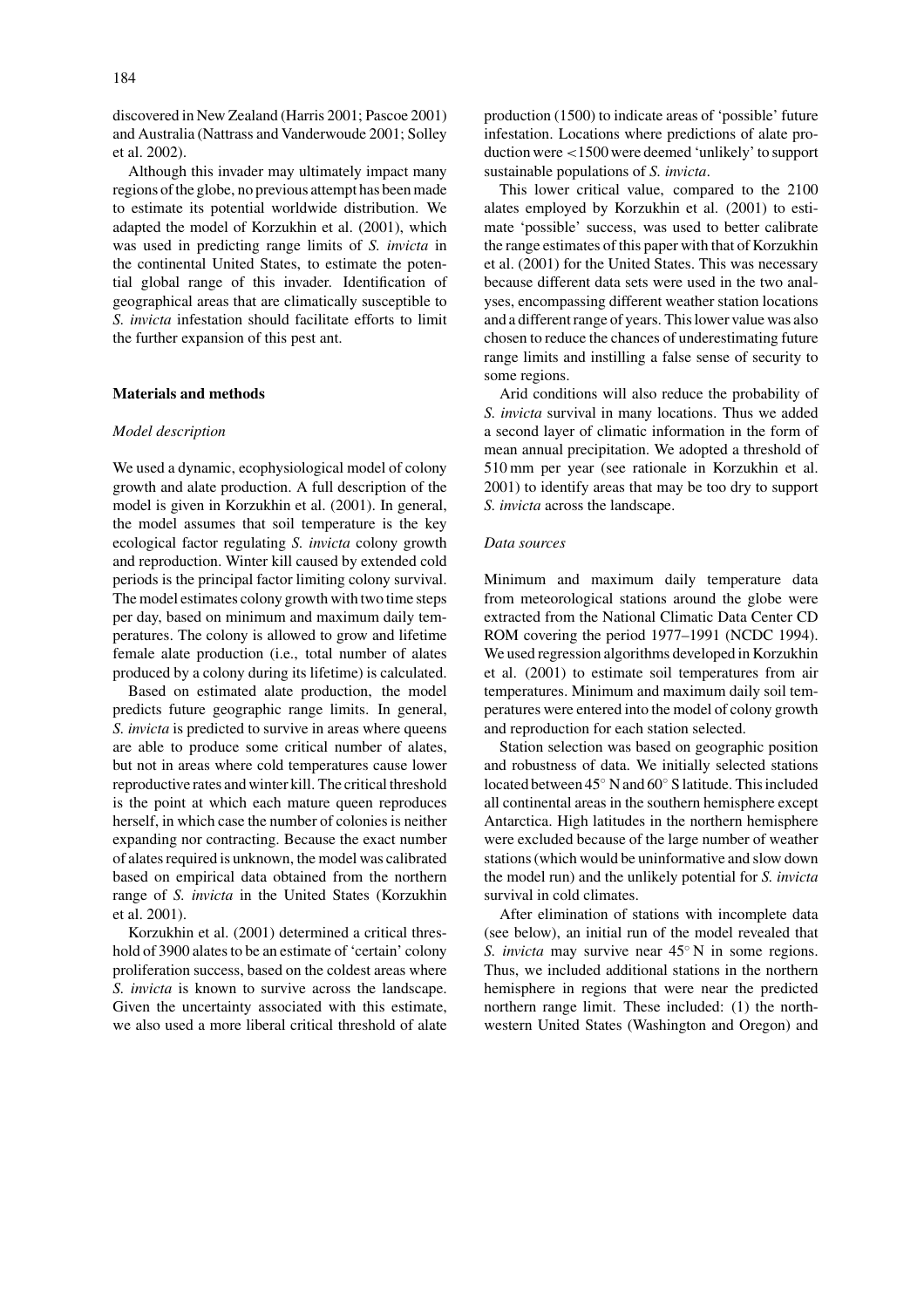southern British Columbia (between 45◦ and 51◦ N latitude and between 117◦ and 129◦ W longitude), (2) the British Isles and northwestern France (between 45◦ and  $60°$  N latitude and between  $2°$  E and  $12°$  W longitude), and (3) a section of Europe and Asia lying north of the Mediterranean, Black and Caspian Seas (between 45◦ and 49◦ N latitude and between 2◦ and 56◦ E longitude).

A total of 5971 weather stations were located within these regions and were evaluated for inclusion in the model. At least five total years of reliable data had to be available for locations to be included. For latitudes above 22*.*5◦ N and below 22*.*5◦ S latitude, years with more than nine missing days in winter (December, January, and February in the northern hemisphere; June–August in the southern hemisphere) or more than 54 missing days in all other months were discarded. Only nine missing days were allowed in winter months because these months are critical in determining winter kill. For tropical latitudes (between 22*.*5◦ N and 22*.*5◦ S) where winter kill is usually not a factor, years were discarded when they contained more than 54 total missing days. Missing values within years were interpolated by regression for three or fewer consecutive missing days and substituted from previous years for missing blocks of more than three days. Missing years were not reconstructed. After elimination of stations that did not meet our criteria, 3421 total locations were included in the final run of the model.

Because weather stations in some regions were densely clustered (e.g., Europe and East Asia) relative to the scale of our maps, we employed an algorithm to reduce the density of symbols of the same infestation probability in the final maps. The algorithm deleted weather station locations in densely clustered areas until all remaining locations (of the same infestation probability) were at least one degree apart. This procedure eliminated dense clusters of symbols relaying redundant information in the final maps.

Precipitation data was derived from the Environmental Systems Research Institute ArcAtlas CD ROM (ESRI 1996). ArcAtlas generates map isohyets of mean annual precipitation based on information published in climatic atlases and maps.

Model validation for the United States is given in Korzukhin et al. (2001). The distribution of *S. invicta* in the United States may be found in Korzukhin et al. (2001) or online (http://cmave.usda.ufl.edu/ifahi/ ifarange us.html). An annually updated map of counties under imported fire ant (*S. invicta* and *S. richteri*) quarantine is available at http://www.aphis.usda.gov/ ppq/maps/. Unfortunately, the distribution of *S. invicta* (and other *Solenopsis* species) in South America, particularly the critical southern range limit, is not well known.

## **Results**

The potential global range expansion of *S. invicta* based on our model is illustrated in Figures 1 and 2. Each symbol represents the location of a weather station that provided sufficient data for inclusion in the model. Red circles indicate sites of certain infestation, yellow triangles indicate areas where infestation may be possible, and white circles indicate areas where infestation is unlikely, based on the effects of temperature.

Continental areas receiving *>*510 mm of precipitation per year generally would be able to support *S. invicta* throughout the landscape. Continental areas receiving *<* 510 mm of precipitation per year would probably only support *S. invicta* near sources of permanent water (i.e., lakes, rivers, springs, etc.), or regularly irrigated areas (i.e., fields, lawns, etc.). More detailed maps, containing all weather station locations, can be viewed online (http://cmave.usda.ufl.edu/ ifahi/ifarange global.html).

Unfortunately, the distribution of weather stations providing reliable data was uneven, leaving some relatively large areas of the globe devoid of predictions of *S. invicta* survival based on temperature. The critical regions in the north and south temperate zones where cold temperatures begin to become a limiting factor, however, are relatively well represented by stations. A band of points representing unlikely infestation is present across the entire northern hemisphere, indicating that our final model included enough high north latitude stations at all longitudes. The potential for *S. invicta* survival in most tropical and subtropical regions can be determined primarily from annual rainfall patterns, with the exception of mountainous regions where temperature may become limiting.

Based on temperature data, in the New World large areas of Mexico and Central America are at risk, as are many Caribbean islands that have not yet been invaded. Range expansion for the continental United States is discussed in detail in Korzukhin et al. (2001). Northern South America may also be susceptible. This area is already occupied by other dominant *Solenopsis* species (*S. geminata* [F.] and *S. saevissima* [F. Smith]),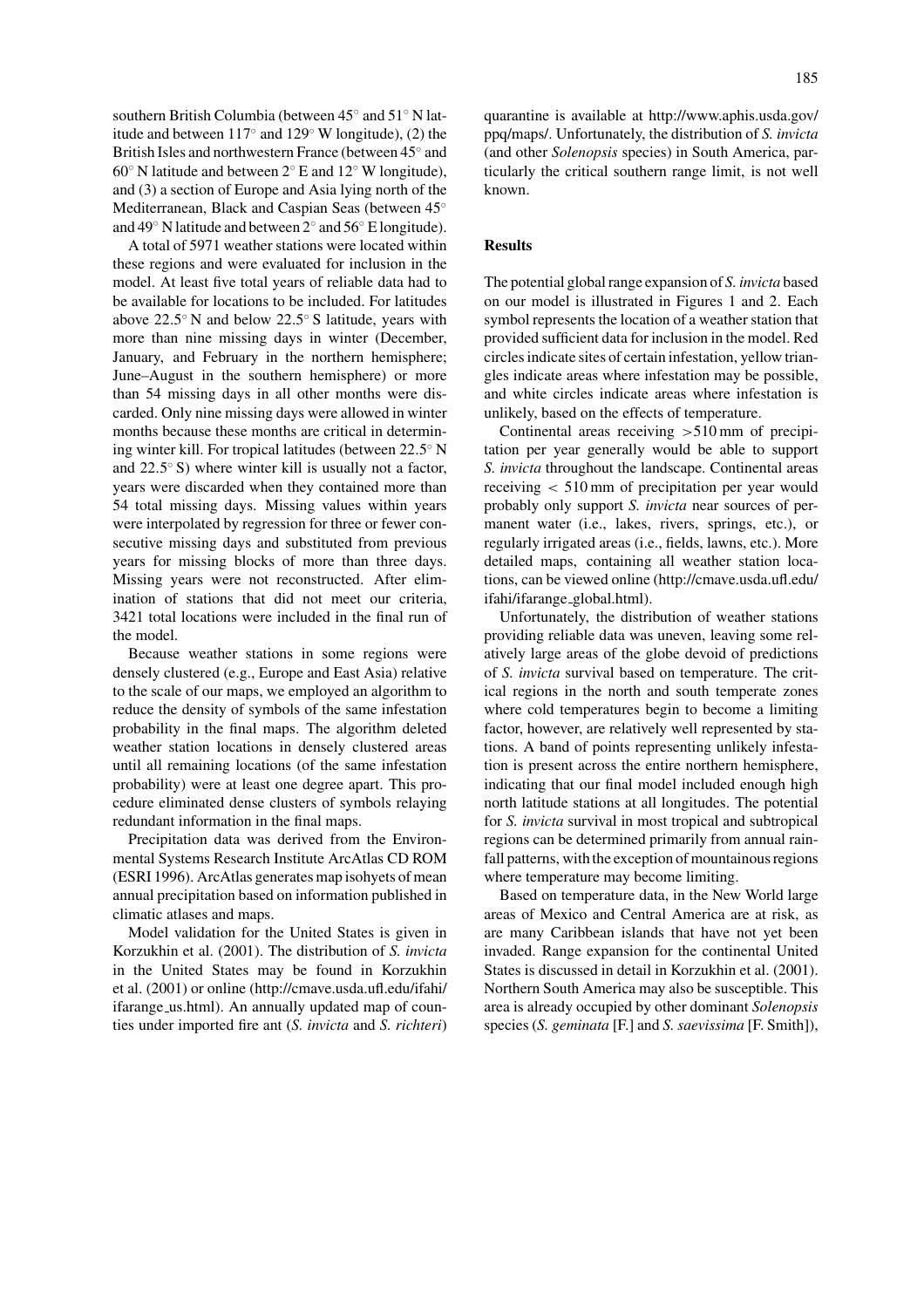indicate areas of possible reproductive success (>1500 but  $\leq$  3900 alates); white circles indicate areas of unlikely reproductive success ( $\leq$ 1500 alates), based on temperature. Green shading indicates regions with s Figure 1. Potential global range of the red imported fire ant, S. invicta, in the western hemisphere. Red circles indicate areas of certain reproductive success (>3900 alates); yellow triangles *Figure 1.* Potential global range of the red imported fire ant, *S. invicto*, in the western hemisphere. Red circles indicate areas of certain reproductive success (>3900 alates); yellow triangles indicate areas of possible reproductive success (*>*1500 but ≤ 3900 alates); white circles indicate areas of unlikely reproductive success (≤1500 alates), based on temperature. Green shading indicates regions with sufficient annual precipitation (estimated at *>*510 mm) to sustain *Solenopsis invicta* across the landscape; olive green shading indicates arid regions that are likely to have insufficient rain (≤ 510 mm annual precipitation). *Solenopsis invicta* will survive, however, in arid regions that are irrigated or near natural water sources.

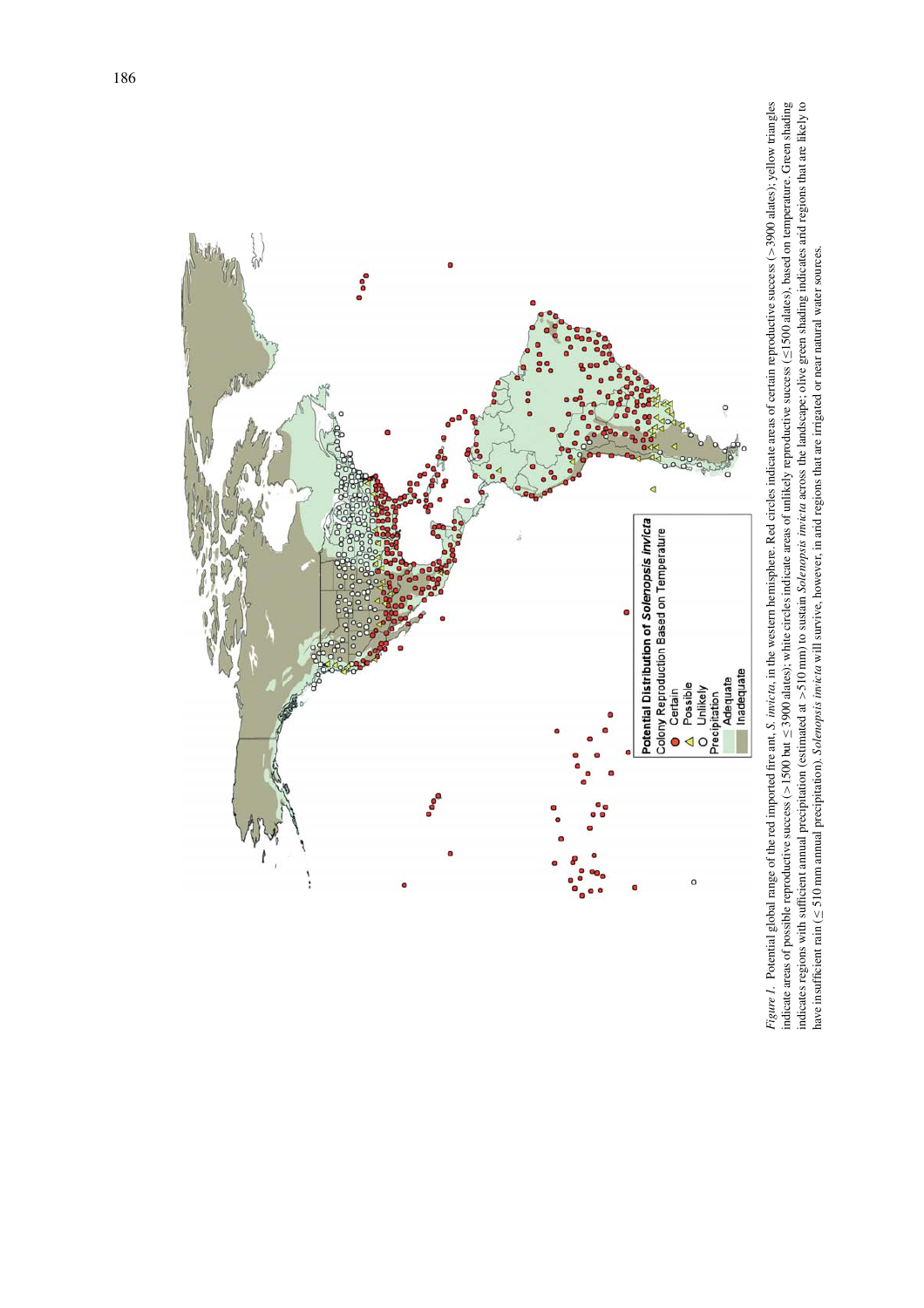

Figure 2. Potential global range of the red imported fire ant, Solenopsis invicta, in the eastern hemisphere. See Figure 1 legend for explanation of colors and symbols. *Figure 2.* Potential global range of the red imported fire ant, *Solenopsis invicta*, in the eastern hemisphere. See Figure 1 legend for explanation of colors and symbols.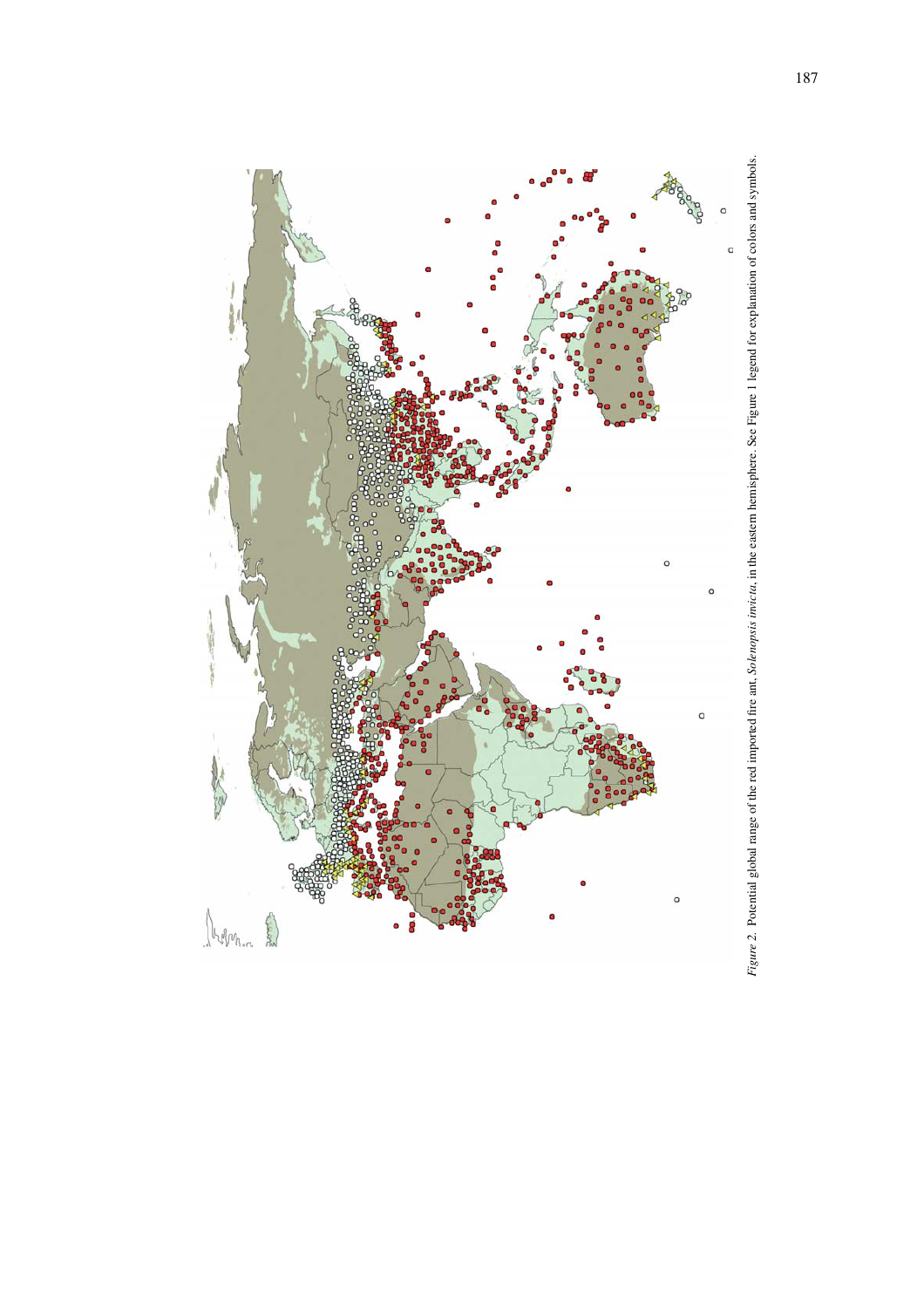although *S. invicta* is known to displace congeners such as *S. geminata*, *S. xyloni*(McCook) and *S. richteri* Forel (Vinson 1997).

In the Old World, much of the region immediately surrounding the Mediterranean Sea, as well as some areas near the Black and Caspian Seas, are at risk. Based on temperature data, it is possible that *S. invicta* could survive along the southwestern coast of France and even at some sites in south Britain. Further inland, most of Africa and the Middle East are warm enough, although much of Europe and northern Asia are too cold. Most of India, Southeast Asia, and Australia are warm enough. Even southern Japan, southern South Korea, and potentially northern New Zealand are susceptible, based on temperature data.

*S. invicta* may be able to survive colder climates in the 'possible' or even 'unlikely' infestation zones in urban environments or other areas with artificial heat sources. This species may also be able to temporarily expand its range into colder regions during unusually warm years (Callcott et al. 2000).

Many areas that are warm enough for *S. invicta* survival, however, do not receive enough rainfall to support this species across the landscape. For example, large areas of northern and southern Africa, the Middle East, and Central Australia are too dry. Areas along natural water sources (i.e., rivers or lakes) would be at risk, however, as would any irrigated regions.

Numerous island nations in the Pacific, Atlantic, and Indian Oceans should be vigilant of this invader. Our predictions for islands are based on temperature data alone, and the ultimate suitability for *S. invicta* invasion should be considered on a case by case basis. Some islands may not receive enough precipitation to support this species at all. High islands may be wet enough in the upper elevations yet too dry along the coast (see discussion of the Hawaiian Islands below).

# **Discussion**

This paper represents the first attempt to model the potential global range expansion of the red imported fire ant, *S. invicta*. A number of models have been developed to predict *S. invicta* range limits in the continental United States (Pimm and Bartell 1980; Stoker et al. 1994; Killion and Grant 1995; Korzukhin et al. 2001). The model of Korzukhin et al. (2001), however, contains certain advantages relative to the other approaches (discussed in Korzukhin et al. 2001).

Other, more generalized, models may also be useful in predicting the range expansion of *S. invicta* or other invasive ants. For example, CLIMEX (Sutherst et al. 1999) is a dynamic simulation model for predicting the effects of climate on the distribution of a diversity of plants and animals. The potential distribution of *S. invicta* in Australia was recently modeled with CLIMEX (Anon. 2001), and produced qualitatively similar results compared to our model, although it did not differentiate limits due to temperature *versus* those due to precipitation. Comparisons of the predictions of different models over time may facilitate fine-tuning of the models and more accurate predictions.

# *Scale and resolution of patterns*

Our goal was to provide an estimate of the potential range expansion of *S. invicta* on a global scale. A limitation of this approach is that the finer scale patterns of *S. invicta* survival due to microhabitat heterogeneity are not detectable. In regions of relatively flat topography, this is not a problem. In mountainous regions, however, temperature and precipitation may vary dramatically over distances of a few kilometers. Thus, some weather stations located in regions suitable for *S. invicta* survival may lie close to areas (without weather stations) that are not warm or wet enough. The converse of this is also true.

The Hawaiian Islands are a good example. Our data for that chain were derived from six weather stations selected for inclusion from the worldwide data set. All points indicate the potential for 'certain' infestation. However, prediction of the potential infestation of the Hawaiian Islands by *S. invicta* using the same modeling approach and data from a larger set of weather stations revealed that some areas are too cold (i.e., higher elevations) or too dry (i.e., leeward rain shadows) (VanGelder and Korzukhin 2002).

Our model predicts the potential future range expansion of *S. invicta* based on historical temperature and precipitation data. There are other important factors, however, that should be taken into account when assessing invasion possibilities for specific areas. *S. invicta* is well adapted to opportunistic exploitation of disturbed habitats (Tschinkel 1993). It prefers open, sunny areas in which to construct earthen mounds for purposes of brood thermoregulation (Porter and Tschinkel 1993), and is not abundant in densely wooded areas. Some tropical regions that are warm and wet enough to support *S. invicta* are densely forested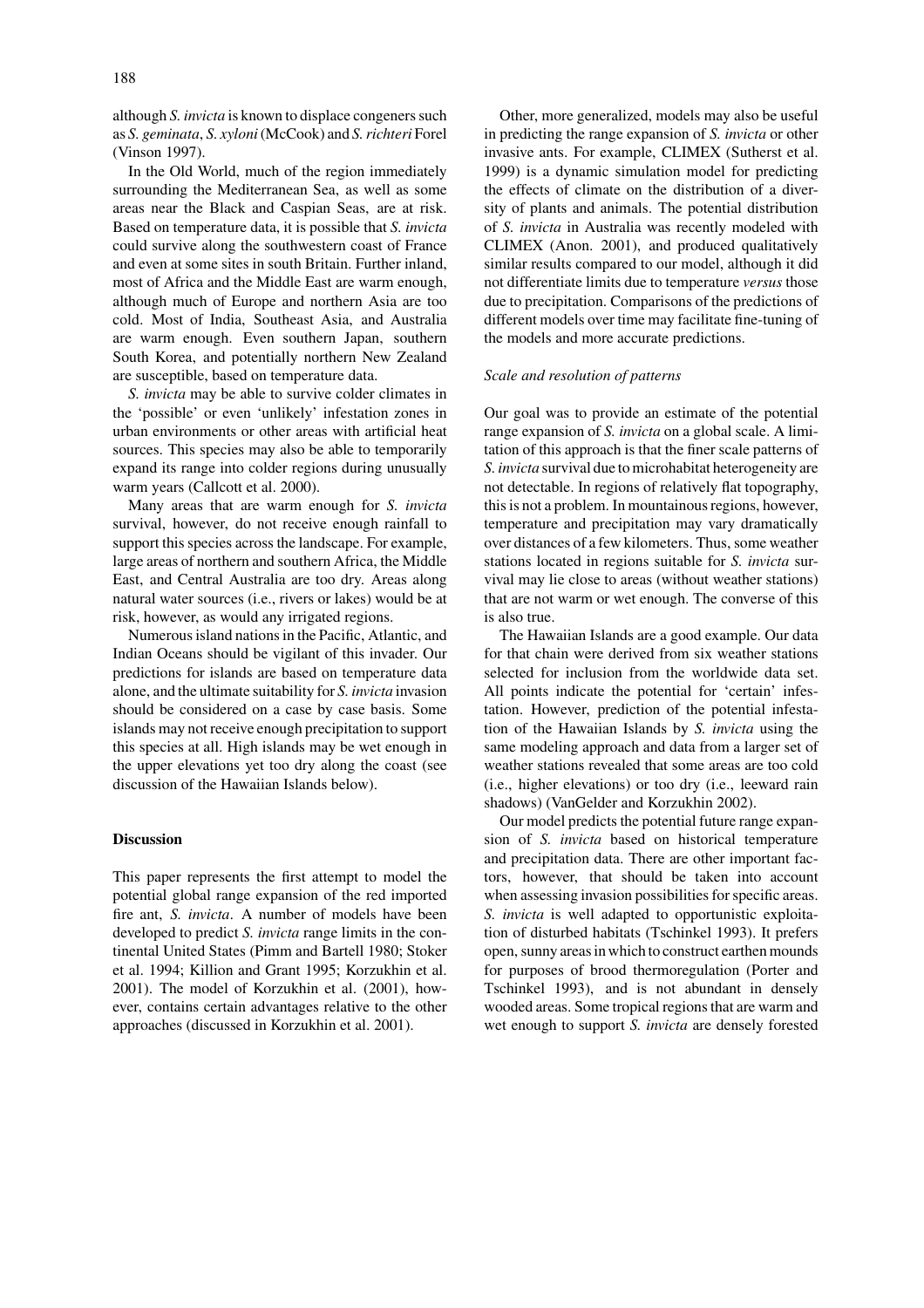and do not represent suitable fire ant habitat. Because of the ability of this species to rapidly colonize disturbed areas (and travel in soil or plant material), however, any

deforested areas are potentially at risk. *S. invicta* may be unable to invade some regions if the native ant fauna is sufficiently resistant. It is thought that *S. invicta* is more abundant in the United States than in its South American homeland because of numerous natural enemies in South America (Porter et al. 1997). Interspecific competition with other ants is often an important force limiting ant populations in general (Hölldobler and Wilson 1990 and references therein), and it has been proposed that *S. invicta* populations in South America are held in check by a more diverse and aggressive ant fauna compared to that of North America (Buren 1983). It will be of interest to see if tropical regions with diverse ant faunas are naturally more resistant to this invader.

Over the long term, the predictions of the model may need to be modified if *S. invicta* continues to invade further northward in the US, since the model was calibrated along the northern edge of this invasion (Korzukhin et al. 2001). Global climate change would also affect the predictions. Finally, adaptation of populations of *S. invicta* to cooler or drier climates could increase the area of their potential range. In a study of desiccation resistance of *S. invicta* in Texas, for example, populations from the western part of the state were found to be less prone to desiccation than populations from the eastern part of the state, suggesting that *S. invicta* may be able to adapt to more xeric conditions (Phillips et al. 1996). Li and Heinz (1998) found, however, that while genetic variation in desiccation resistance did exist in polygyne *S. invicta*, the low heritability of this trait would likely limit the degree of expansion into arid regions.

# *Costs of eradication or infestation*

Infestations of new areas by *S. invicta*, if not treated immediately, are likely to be expensive or even impossible to eradicate. Eradication of infestations covering several ha may cost thousands of dollars (US), whereas infestations of several hundred ha could cost tens of thousands of dollars to eradicate (Drees et al. 2002).

The first federal quarantine of *S. invicta* in the United States began in 1958, after *>*25 million ha in 8 states were infested (Callcott and Collins 1996). Eradication of *S. invicta* from the United States by mass

application of pesticides was attempted from the late 1950s to the early 1970s (Williams et al. 2001). Yet over that period *S. invicta* increased its range (Callcott and Collins 1996) and eradication of *S. invicta* in the continental United States is no longer considered a viable option.

It will be of interest to see whether the moderately large *S. invicta* infestations in California (*>*200 000 ha; Anon. 1999) and Australia (∼ 36 000 ha; Vanderwoude et al. 2002) can be eradicated. California has allocated \$40 million USD over 4 years (California Department of Food and Agriculture 2000), and Australia has allocated over \$120 million AUD (∼ \$68 million USD) over 5 years (Vanderwoude et al., in press), for *S. invicta* eradication. *S. invicta* has apparently been successfully eradicated from New Zealand, where it was represented by a single colony when discovered (Harris 2001; Pascoe 2001).

Clearly, early detection is critical to any eradication attempt. Although eradication, when possible, may be expensive, it pales in comparison to the economic costs of permanent infestations. The current economic impact of *S. invicta* on humans, agriculture, and wildlife in the United States is estimated to range from one-half billion to several billion dollars annually (Thompson et al. 1995; Thompson and Jones 1996).

In the United States, federal quarantine prohibits the movement of untreated nursery stock, sod, and other regulated articles out of counties infested by *S. invicta* (Code of Federal Regulations 2002). Efforts to quarantine infested counties may have greatly slowed, although not prevented, the spread of *S. invicta* across the southeastern US and into California (Lockley and Collings 1990; Callcott and Collins 1996). Quarantine efforts may have also reduced the accidental importation of *S. invicta* to other countries.

## *Implications for other* Solenopsis *species*

A second *Solenopsis* fire ant species, the black imported fire ant, *S. richteri*, is also an invasive pest. Because of basic similarities in ecology and physiology, the potential global range expansion of *S. richteri* is likely to be approximated to a large extent by our model.

Native to southern South America, *S. richteri* has also been introduced into the US and occurs at higher latitudes than *S. invicta* both in its native range in South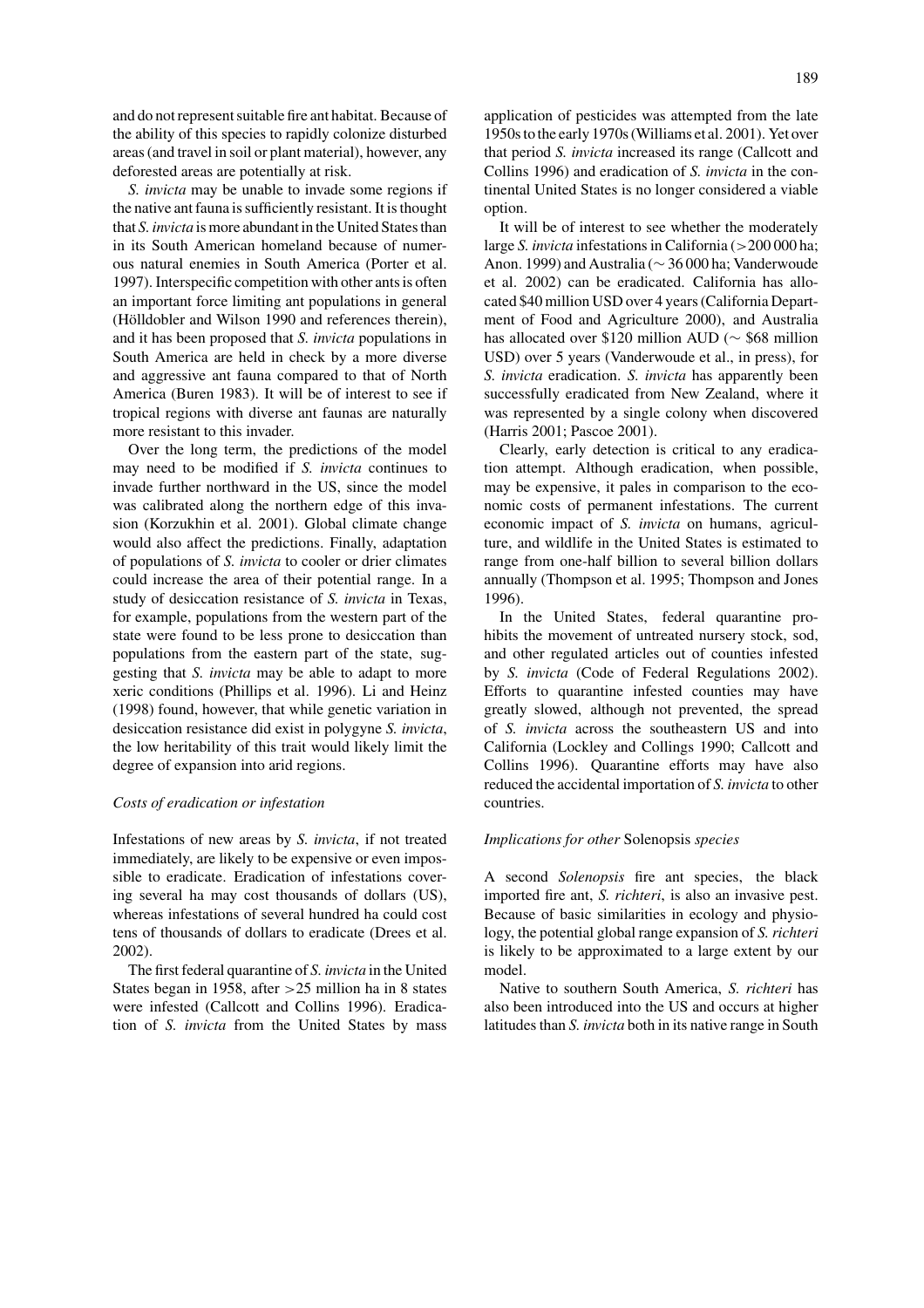America and its introduced range in North America (see maps in Taber 2000, pp 27 and 59). The more northerly distribution of *S. richteri* compared to *S. invicta* in the US may be a function of competitive displacement by *S. invicta* (Callcott and Collins 1996), climatic preferences or tolerances, or both. It is interesting to note that the actual southern range limit of *S. invicta* near Rosario, Argentina is near the southern boundary of the predicted 'certain' infestation in Argentina (Figure 1), whereas the actual southern range limit of *S. richteri* is near the southern boundary of the predicted 'possible' infestation (for *S. invicta*).

*Solenopsis richteri* was reported to be present in the vicinity of Najran, Saudi Arabia, and was implicated as the cause of anaphylaxis in hospital cases (Khan et al. 1999). We have obtained specimens of the ant in question and determined it to be the Samsum ant, *Pachycondyla sennaarensis*(Mayr), which is known to be present in the region (Collingwood 1985) and documented as inducing allergic reactions to its sting (Dib et al. 1995). Thus we regard this record of *S. richteri* from Saudi Arabia to be erroneous.

It is not inconceivable that other *Solenopsis* fire ant species in the *saevissima* subcomplex (Trager 1991) may invade other continents. Variation exists among *Solenopsis* species in physiological tolerances to cold and desiccation (e.g., Braulick et al. 1988; Munroe et al. 1996; Francke et al. 1986; Diffie and Sheppard 1989), however, and thus the ultimate geographical limit to range expansion may differ somewhat for each species.

## **Acknowledgements**

This work was supported in part by the USDA's National Research Initiative Competitive Grants Program, award no. 99-35316-7849. We thank S.A. Khan for sending us specimens of *Pachycondyla sennaarensis* from Saudi Arabia. K. Johnson, C. Vanderwoude, and D.F. Williams made helpful comments on the manuscript. Lynne Thompson supported development of the original model for the United States. The use of trade, firm, or corporation names in this publication is for the information and convenience of the reader. Such use does not constitute an official endorsement or approval by the United States Department of Agriculture or the Agricultural Research Service of any product or service to the exclusion of others that may be suitable.

# **References**

- Adams CT (1986) Agricultural and medical impact of the imported fire ants. In: Lofgren CS and Vander Meer RK (eds) Fire Ants and Leaf Cutting Ants: Biology and Management, pp 48–57. Westview Press, Boulder, Colorado
- Allen CR, Demaris S and Lutz RS (1994) Red imported fire ant impact on wildlife: an overview. Texas Journal of Science 46: 51–59
- Anon. (1999) Fire ant invades southern California. California Agriculture 53: 5
- Anon. (2001) Fire ant the scientific challenge. Prime News, Issue no. 55
- Braulick LS, Cokendolpher JC and Morrison WP (1988) Effect of acute exposure to relative humidity and temperature on four species of fire ants (*Solenopsis*: Formicidae: Hymenoptera). Texas Journal of Science 40: 331–340
- Buren WF (1983) Artificial faunal replacement for imported fire ant control. Florida Entomologist 66: 93–100
- California Department of Food and Agriculture (2000) Red Imported Fire Ant: Report to the Legislature
- Callcott A-MA (2002) Range expansion of the imported fire ant 1918–2001. In: Diffie SK (ed) 2002 Annual Imported Fire Ant Research Conference, Athens, Georgia
- Callcott A-MA and Collins HL (1996) Invasion and range expansion of imported fire ants (Hymenoptera: Formicidae) in North America from 1918–1995. Florida Entomologist 79: 240–251
- Callcott A-MA, Oi DH, Collins HL, Williams DF and Lockley TC (2000) Seasonal studies of an isolated red imported fire ant (Hymenoptera: Formicidae) population in eastern Tennessee. Environmental Entomology 29: 788–794
- Code of Federal Regulations (2002) Title 7. Agriculture. Part 301.81
- Collingwood CA (1985) Hymenoptera: Fam. Formicidae of Saudi Arabia. Fauna of Saudi Arabia 7: 230–302
- Davidson NA and Stone ND (1989) Imported fire ants. In: Dahlsten DL, Garcia R and Lorraine H (eds) Eradication of Exotic Pests, pp 196–217. Yale University Press, New Haven, Connecticut
- Davis LR, Jr., Vander Meer RK and Porter SD (2001) Red imported fire ants expand their range across the West Indies. Florida Entomologist 84: 735–736
- Dib G, Guerin B, Banks WA and Leynadier F (1995) Systemic reactions to the Samsum ant: an IgE-mediated hypersensitivity. Journal of Allergy and Clinical Immunology 96: 465–472
- Diffie SK and Sheppard DC (1989) Supercooling studies on the imported fire ants: *Solenopsis invicta* and *Solenopsis richteri* (Hymenoptera: Formicidae) and their hybrid. Journal of Entomological Science 24: 361–364
- Drees BM, Collins H, Williams DF and Bhatkar A (2002) Considerations for planning, implementing, and evaluating a spot-eradication program for imported fire ants. Fire Ant Plan Fact Sheet #30, http://fireant.tamu.edu/materials/index.html
- ESRI (1996) ArcAtlas: our earth. Environmental Systems Research Institute, Redlands, California
- Francke OF, Cokendolpher JC and Potts LR (1986) Supercooling studies on North American fire ants (Hymenoptera: Formicidae). Southwestern Naturalist 31: 87–94
- Gotelli NJ and Arnett AE (2000) Biogeographic effects of red fire ant invasion. Ecology Letters 3: 257–261